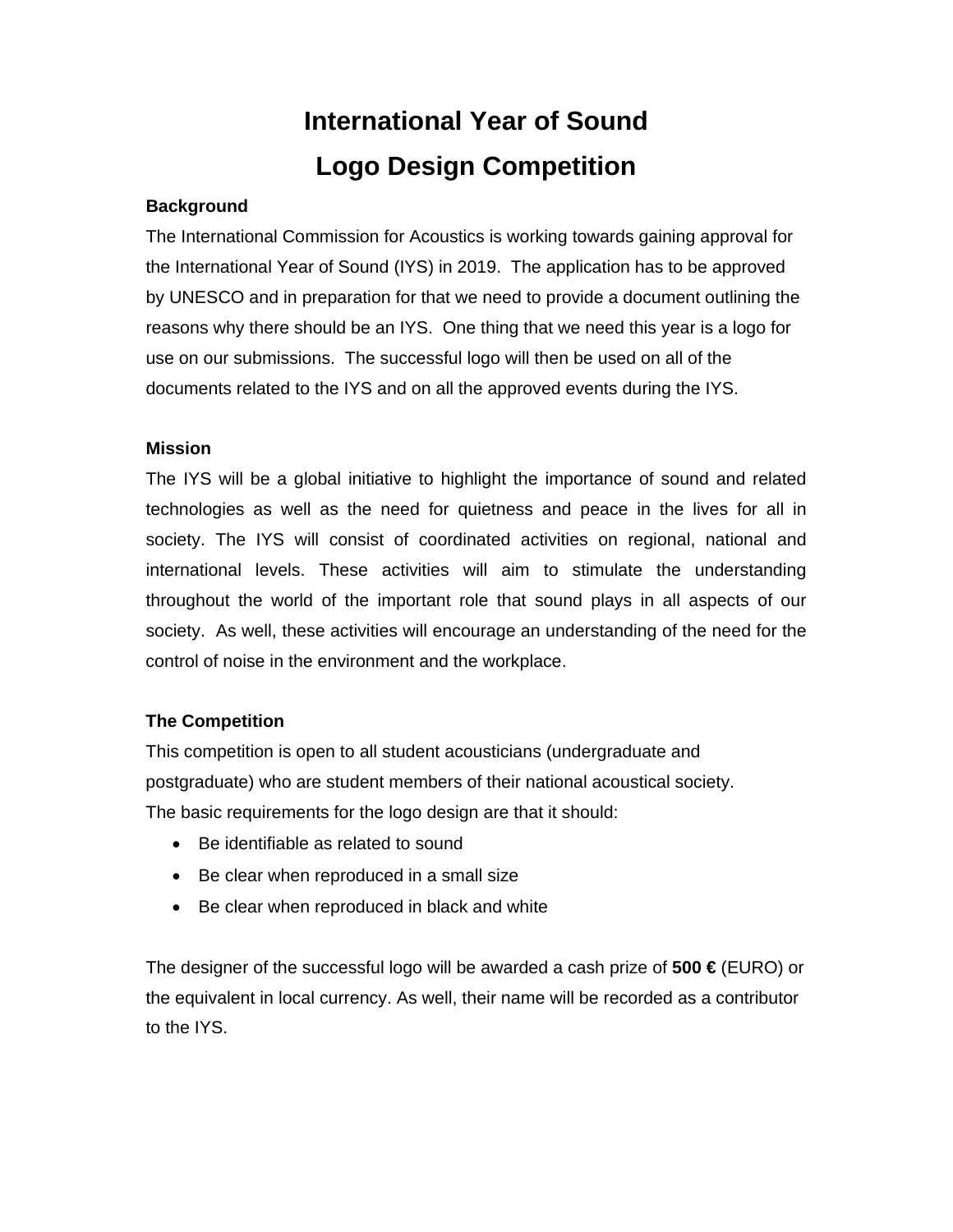The UNESCO page with the listing and links to the home page for recent International Years is at http://www.un.org/en/sections/observances/internationalyears/. Follow the links to some of the science-based International Years to see logos these organizers have chosen.

The place-holder webpage that has been set up for the IYS is at http://www.sound2019.org/ and this has a temporary logo but this should not influence your design. The successful logo from this competition will replace this preliminary logo.

#### **Submission**

Your proposal for the IYS logo design:

- should be in a standard graphics format such as jpg, gif, png, etc.
- should be in colour
- should allow for the 2019 to be replaced by another year should the first application be unsuccessful
- should have minimum resolution of 400 px by 400 px
- should provide the rationale for the design in the application form

#### **Submisson Date: 1 September 2015**

Submission to both:

#### **ICAPresident@icacommission.org**

and

#### **ICASecGen@icacommission.org**

The submission should include as separate files the application form and your logo. Both file names should include your family name, i.e., "XXXX Application", "XXXX Logo".

The submissions will first be assessed by a subcommittee of the ICA to provide a short listing. The successful logo will then be selected from this shortlisting by the board of the ICA. The final decision should be made by 24 September 2015.

Enquiries to **ICASecGen@icacommission.org**